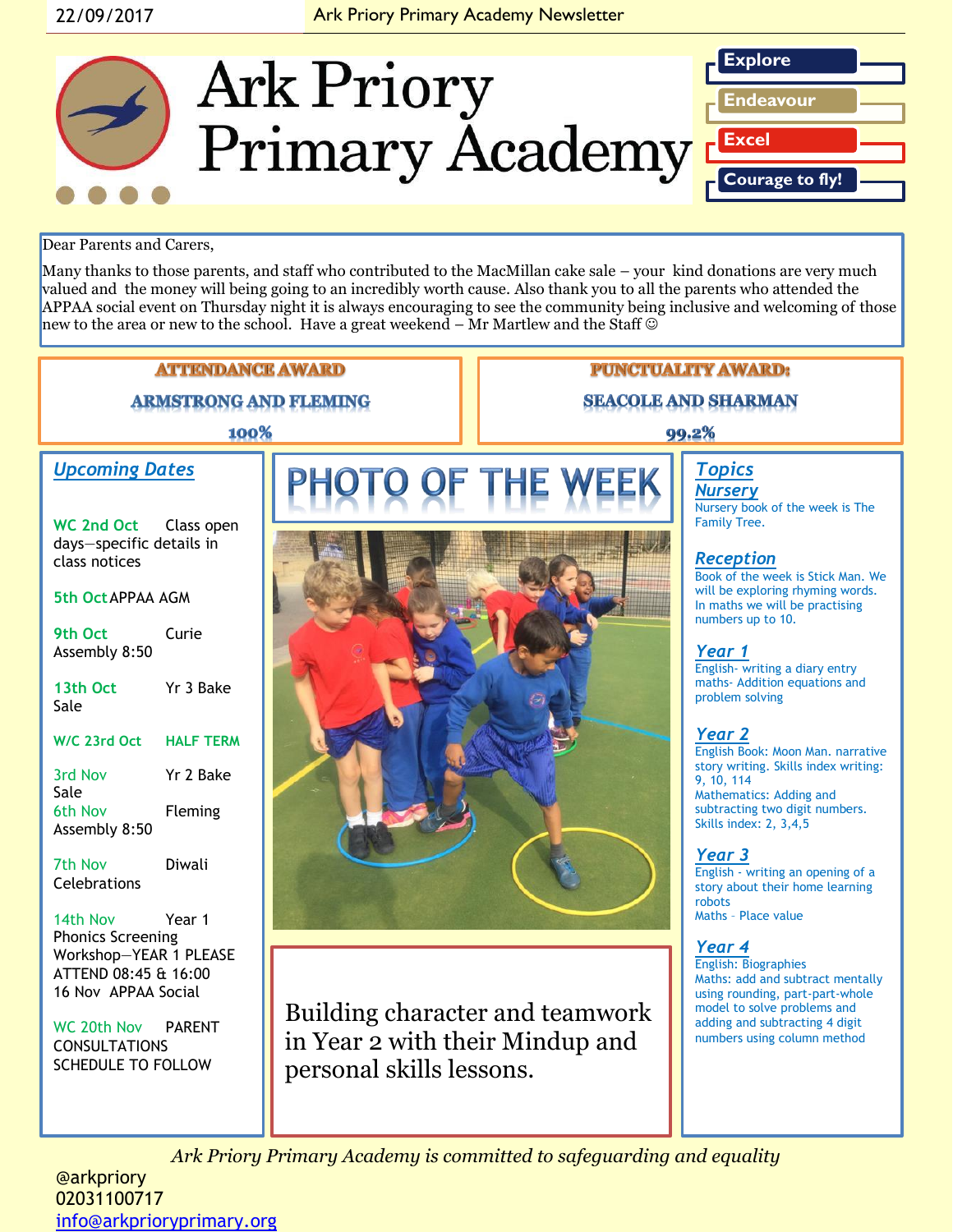| <b>Celebration Achievement</b><br>Parents of Children named below are welcome to attend awards assembly<br>These children will receive their certificate on:<br>9 <sup>th</sup> Oct 2017<br>Yrs. $2,3$ & 4 08:50<br>Yrs. R & 1 09:45 |                |                |                  |              |  |
|--------------------------------------------------------------------------------------------------------------------------------------------------------------------------------------------------------------------------------------|----------------|----------------|------------------|--------------|--|
|                                                                                                                                                                                                                                      | <b>COURAGE</b> | <b>EXPLORE</b> | <b>ENDEAVOUR</b> | <b>EXCEL</b> |  |
| $\mathbf R$                                                                                                                                                                                                                          | <b>Rhys</b>    | <b>Saara</b>   | <b>Bethany</b>   | Ario         |  |
|                                                                                                                                                                                                                                      | Lewis          | Elemi          | Ronnie           | Khushie      |  |
| $\mathbf{2}$                                                                                                                                                                                                                         | Oliver         | <b>Margot</b>  | Lucas            | Freya        |  |
| 3                                                                                                                                                                                                                                    | <b>Bajan</b>   | Leonard        | Ahmad            | Raine        |  |
| 4                                                                                                                                                                                                                                    | Sarah          | <b>Neo</b>     | Fatima           | Aleksandra   |  |

### **Handwriting Awards**

| 1              | Leon  |
|----------------|-------|
| $\mathbf{2}$   | Oscar |
| 3              | Naya  |
| $\overline{4}$ | Seren |

### **T**op Table



*Ark Priory Primary Academy is committed to safeguarding and equality* 

@arkpriory 02031100717 [info@arkprioryprimary.org](mailto:info@arkprioryprimary.org)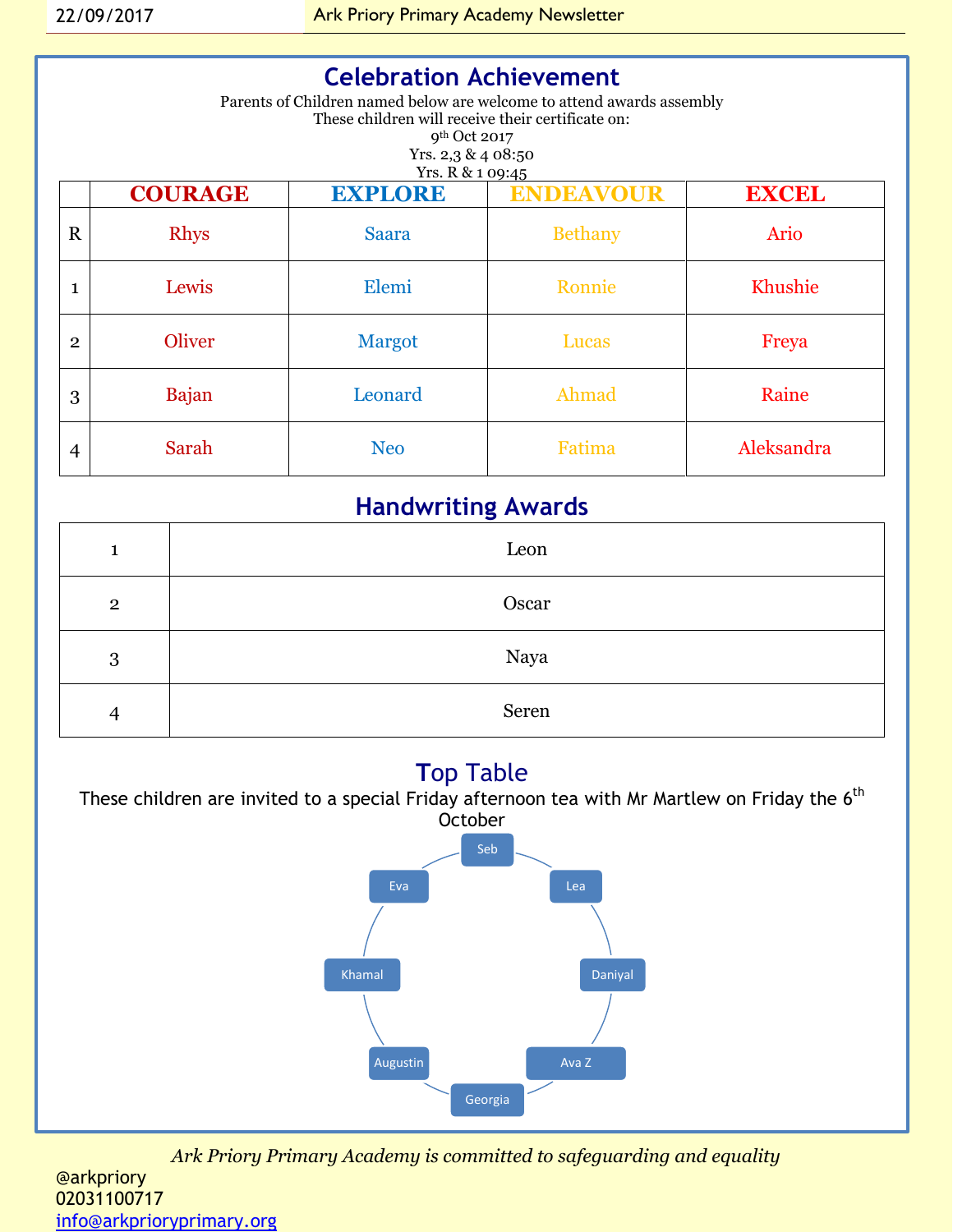## **Notices**

#### *Nursery*

Please can everyone bring in a family photograph to share with the other children & go on the class family tree

Open morning will be delayed until WC 16.10 – to allow for the children to settle

#### *Reception*

Every child has taken a yellow folder home with the phonics sounds h-a-t we have covered this week. These phonics sounds need to be practised at home and brought back on Thursday for the new sounds to be issued

Open morning will be delayed until WC 16.10 – to allow for the children to settle

#### *Year 1*

#### *TRIP Kew Gardens 13th October*

We are sending out spelling books this week. These need to be brought in every Friday so the children can do their spelling test in them- these books are not for practicing your spellings just the spelling test. If these are not brought back each week you will unfortunately not know your child's score that week.

Seacole Show & Tell to take place every Friday afternoon. Children can bring in an object or book related to their learning. This can be a story book they have found interesting or some learning they have done at home that they are proud of and would like to share with the rest of the class. *Year 1 Open Morning 4th October 9am*

*Year 2 YEAR 2 OPEN MORNING 3rd OCTOBER 9am TRIP Science Museum on 18th Oct*

*Year 3 YEAR 3 OPEN MORNING 5th October 9am*

#### *Year 4 Open day Monday 2nd Oct at 9.45*

#### **General**

Please bring library books EVERYDAY

| <b>LIBRARY TIMES</b> |                            |  |  |
|----------------------|----------------------------|--|--|
| Monday 1.45-3.15pm   | <b>Tuesday 1.45-3.15pm</b> |  |  |
| Columbus 1.45-2.05   | Shakleton 1.45-2.05        |  |  |
| Archimedes 2.05-2.25 | Sharman 2.05-2.25          |  |  |
| Pankhurst 2.25-2.45  | Fleming 2.25-2.45          |  |  |
| Seacole 2.45-3.05    | Curie 2.45 - 3.05          |  |  |
| Armstrong 3.05-3.25  | Brunel 3.05- 3.25          |  |  |

Last call for STEM survey responses. We have had a great response so far but please to have your input please submit asap before the survey is closed on the 4th of October

*Ark Priory Primary Academy is committed to safeguarding and equality*  @arkpriory 02031100717 [info@arkprioryprimary.org](mailto:info@arkprioryprimary.org)